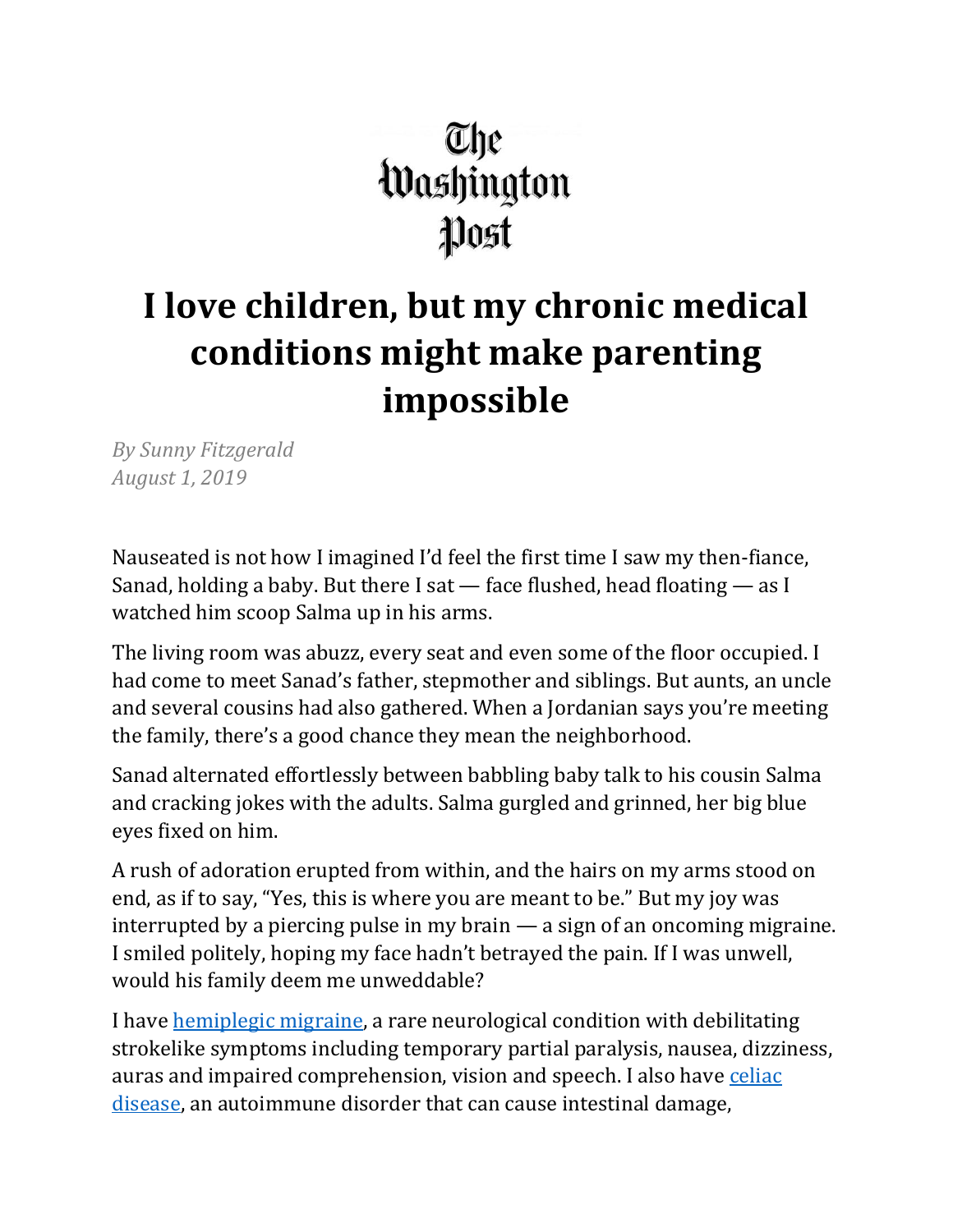malnutrition, fatigue and infertility. Where pregnancy and parenting are concerned, [Marta Montenegro,](https://www.ivfmd.com/about-us/providers/marta-montenegro/) a nutrition fertility lifestyles specialist at [IVFMD](https://www.ivfmd.com/), explains, "Celiac disease — if it's not treated properly — can complicate everything from getting pregnant to having a healthy pregnancy to having a healthy baby."

These two chronic conditions aren't exactly a dream team. Managing a neurological condition and an autoimmune disorder in addition to being the primary breadwinner while we navigate the U.S. immigration process is exhausting. So it feels almost impossible for me to imagine motherhood.

But when I saw Sanad with Salma that day, I saw flashes of our future: the next adventure we might embark on, the shared joy of merging our love to create our own family. Sanad is a natural with children — loving and gentle, confident and playful. He has a strong sense of family and a tender yet fierce heart. He'd be a fantastic father. But I'm not sure he'll have the chance.

As we approached our first wedding anniversary earlier this summer, all things pregnancy took over my social media feeds. I wasn't pregnant, but it seemed everyone else was: pregnant celebrities recording comedy [specials](https://www.goodhousekeeping.com/life/entertainment/a26948526/amy-schumer-growing-netflix/) and strutting in [couture on the red carpet,](https://www.usmagazine.com/celebrity-moms/pictures/pregnant-oscar-stars-2011232/) media outlets obsessively [tracking the pregnancy progresso](https://www.cosmopolitan.com/uk/reports/g24112951/meghan-markle-baby-bump-pregnancy/)f the British royal family, and my own friends posting frequent baby bump photos and tell-all birthing and parenting stories.

I am genuinely thrilled for them. But I'm also conflicted and fearful for me.

I tap the red heart "love" reaction on my friends' online pregnancy announcements, imagining the elation in those early moments but unsure if I can even conceive and safely carry a baby to term. Kimberly Langdon, a medical adviser and fertility expert at [Medzino Health Inc.](https://www.medzino.com/us/), confirms that [studies have shown](https://www.ncbi.nlm.nih.gov/pmc/articles/PMC4367213/) reproductive challenges — such as miscarriage and premature deliveries — are more common in women with celiac disease.

I see adorable protruding bellies on rightfully radiant mothers-to-be. And I can't help but contemplate what will happen if my already fragile body is pushed and stretched, my organs [rearranged to accommodate a growing baby.](https://www.whattoexpect.com/wom/pregnancy/this-is-how-your-organs-move-to-make-room-for-baby-every-week-of-pregnancy)

*[\[I have PTSD, but never realized it until I became pregnant again\]](https://www.washingtonpost.com/lifestyle/2019/05/06/i-have-ptsd-never-realized-it-until-i-became-pregnant-again/?utm_term=.60061e08e4f5)*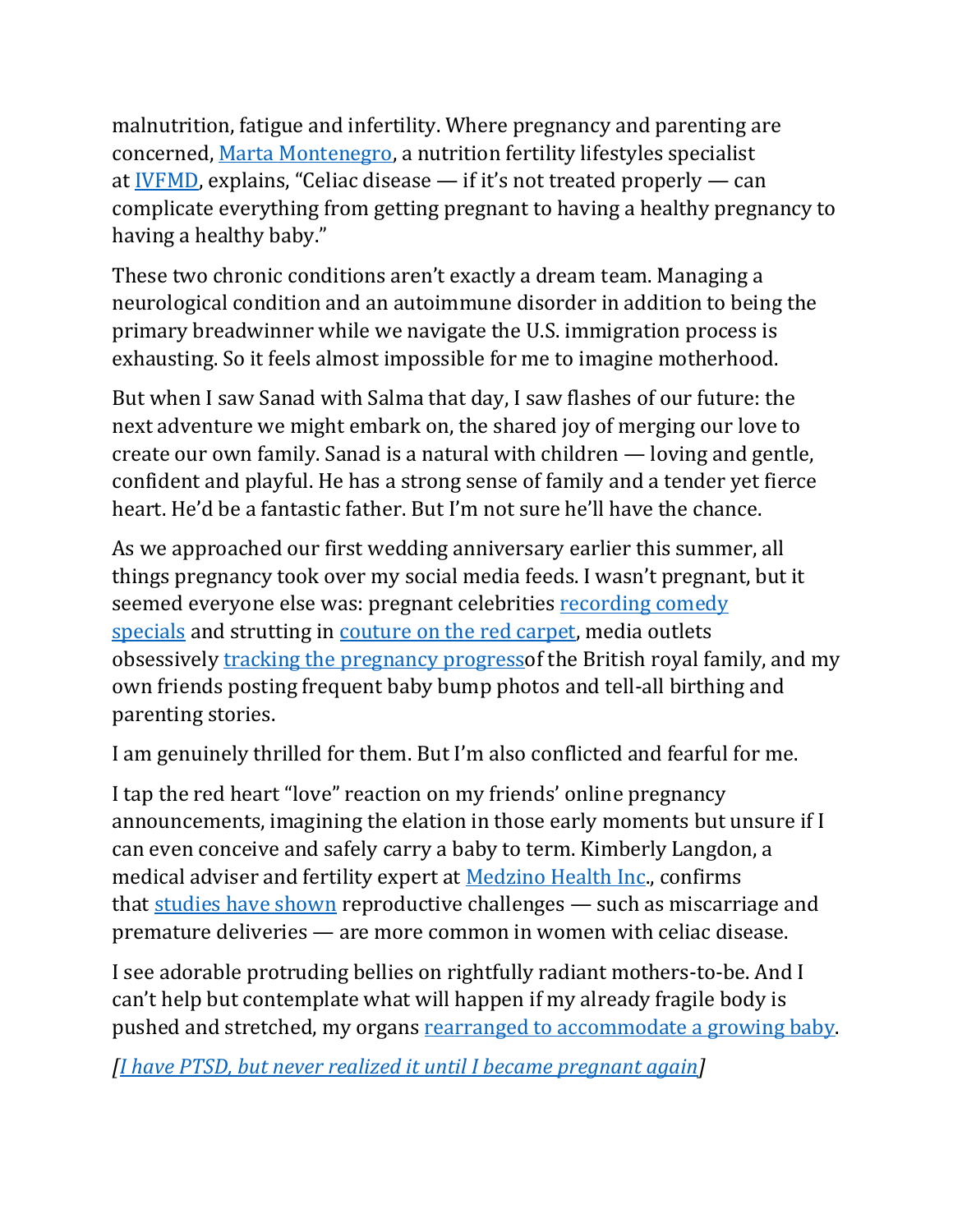I post "Congratulations!" on birth stories and photos of minutes-old babies resting on their mother's chest, all the while wondering if the dramatic fluctuation of hormones, the inevitable exhaustion and the physical trauma of childbirth might increase the frequency of debilitating migraines and put me at an even greater risk of stroke. There is so little research on the risks related to pregnancy and childbirth for women with hemiplegic migraines, even health care experts with whom I've spoken express uncertain opinions.

"Most women will have fewer migraines during pregnancy," says William [Chow,](https://www.williamchowneurology.com/about) a neurologist and attending physician at Cedars-Sinai Medical Center. "However, some pregnant women will have more frequent and severe migraines. And some women with a history of hemiplegic migraine may have an increase in the risk of stroke during pregnancy."

Of course, surviving pregnancy and childbirth is only the beginning of the parenthood journey. My offspring might inherit one or both of my incurable conditions. Is it right to take that risk?

On some mornings, simply opening the shutters and letting the sunlight in sparks a migraine, and a whole day or longer is lost while my body recovers from the "[migraine hangover](https://americanmigrainefoundation.org/resource-library/understanding-migrainethe-science-of-migraine-how-to-deal-with-postdrome/)" and nausea, fatigue and brain fog that follow. On those days I can't even get myself out of the house or accomplish simple tasks. How will I wake with a hungry baby at all hours of the day and night, and provide nourishment from my own nutrition-deficient body?

Could a mom like me ever be enough?

My fears about pregnancy and parenting as a person living with incurable, chronic conditions are bona fide. But focusing on the endless unknowns while scrolling through the mind wreck of other people's filtered images and frightening stories has left me feeling defeated. So how can I take control when so many things are out of my control?

Rather than running from my fears as I near the end of my reproductive years, I've opted to step away from social media, and instead dive into medical research to explore my options. It's helped me feel more empowered. Although there's no cure for my conditions, there are things I can do now to better prepare my body for pregnancy.